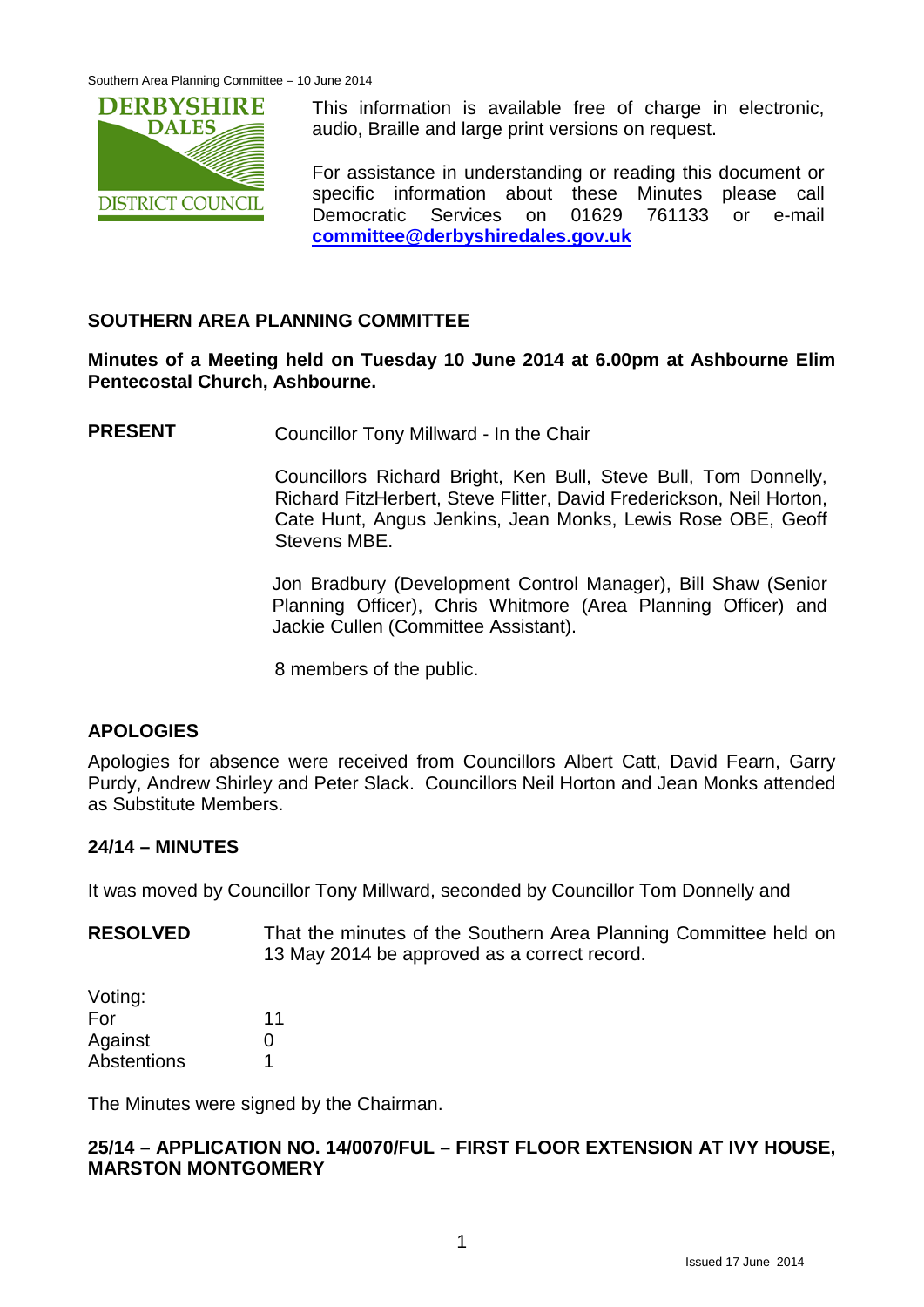Councillor Richard Bright arrived at 6.05pm during discussion of this item.

The Committee visited the site prior to the meeting to enable them to fully assess the impact of the extension on the character and appearance of the existing dwelling house and its surroundings.

In accordance with the procedure for public participation Mr Andrew Hartley, Applicant, spoke in favour of the application.

It was moved by Councillor Geoff Stevens, MBE, seconded by Councillor David Frederickson and

**RESOLVED** (unanimously) That planning permission be refused for the reason set out in the report.

#### **26/14 - APPLICATION NO. 14/00164/OUT – ERECTION OF DWELLING (OUTLINE) AT LAND TO THE REAR OF ALMAR, SOMERSAL LANE, MARSTON MONTGOMERY**

Councillor Angus Jenkins arrived at 6.25pm during discussion of this item.

The Committee visited the site prior to the meeting to enable them to fully assess the issues involved.

Correspondence received after publication of the agenda was circulated at the meeting. The Senior Planning Officer advised the Committee that he had received a letter from the Applicant after the site visit; however this correspondence was too late to include in the update circulated at the meeting.

It was moved by Councillor Ken Bull, seconded by Councillor Steve Flitter and

That planning permission be granted because the proposed development would not be in open countryside but would be very close to the village and as such would not constitute a significant incursion into the countryside and it would in effect be a dependant persons' unit.

| VUIIIY.     |   |
|-------------|---|
| For         | 4 |
| Against     | 9 |
| Abstentions |   |

**Voting:**

The Chairman declared the motion lost.

It was then moved by Councillor Tony Millward, seconded by Councillor Geoff Stevens MBE and

**RESOLVED** That planning permission be refused for the reasons set out in the report.

| Voting:     |   |
|-------------|---|
| For         | 9 |
| Against     | 4 |
| Abstentions |   |